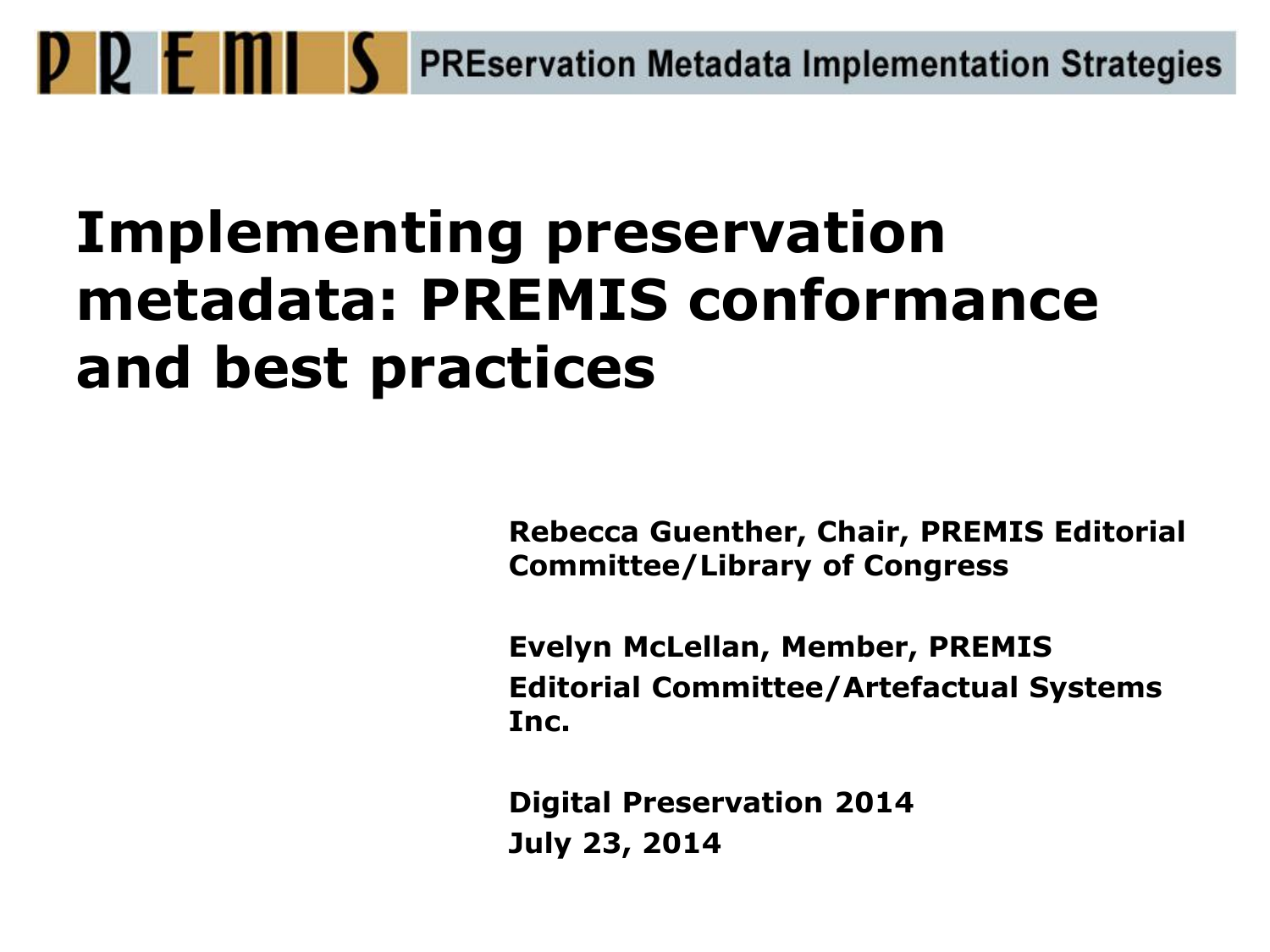## **PREMIS Data Dictionary**

- **May 2005:** *Data Dictionary for Preservation Metadata: Final Report of the PREMIS Working Group*
- **April 2012:** version 2.2
- XML schema to support implementation

#### **Data Dictionary:**

P P F MII

- Comprehensive view of information needed to support digital preservation
	- Guidelines/recommendations to support creation, use, management

| <b>Data Dictionary</b>       |                                                                                                                                                                                                                                                                    |
|------------------------------|--------------------------------------------------------------------------------------------------------------------------------------------------------------------------------------------------------------------------------------------------------------------|
| for Preservation<br>Metadata | Contents:<br>Altradelgrants<br>introduction:<br>The PREMIS Data Model<br>The PREMIX Data Dictionary wrater Ltd.<br><b><i><u><i><u><b>Descriptions</b></u></i></u></i></b><br><b>Special Trains</b><br><b>Ballodakap</b><br>Implementation Considerations<br>Showay |
| 砸<br>QRIG                    | Road Measuring Fire PROWER Monitory Group<br><b>Max areng</b><br>Preservation Metadoral Implementation Strategies (PROMO)<br>A waliting private central approximating SCO and RDA                                                                                  |

#### <http://www.loc.gov/standards/premis/premis-2-2.pdf>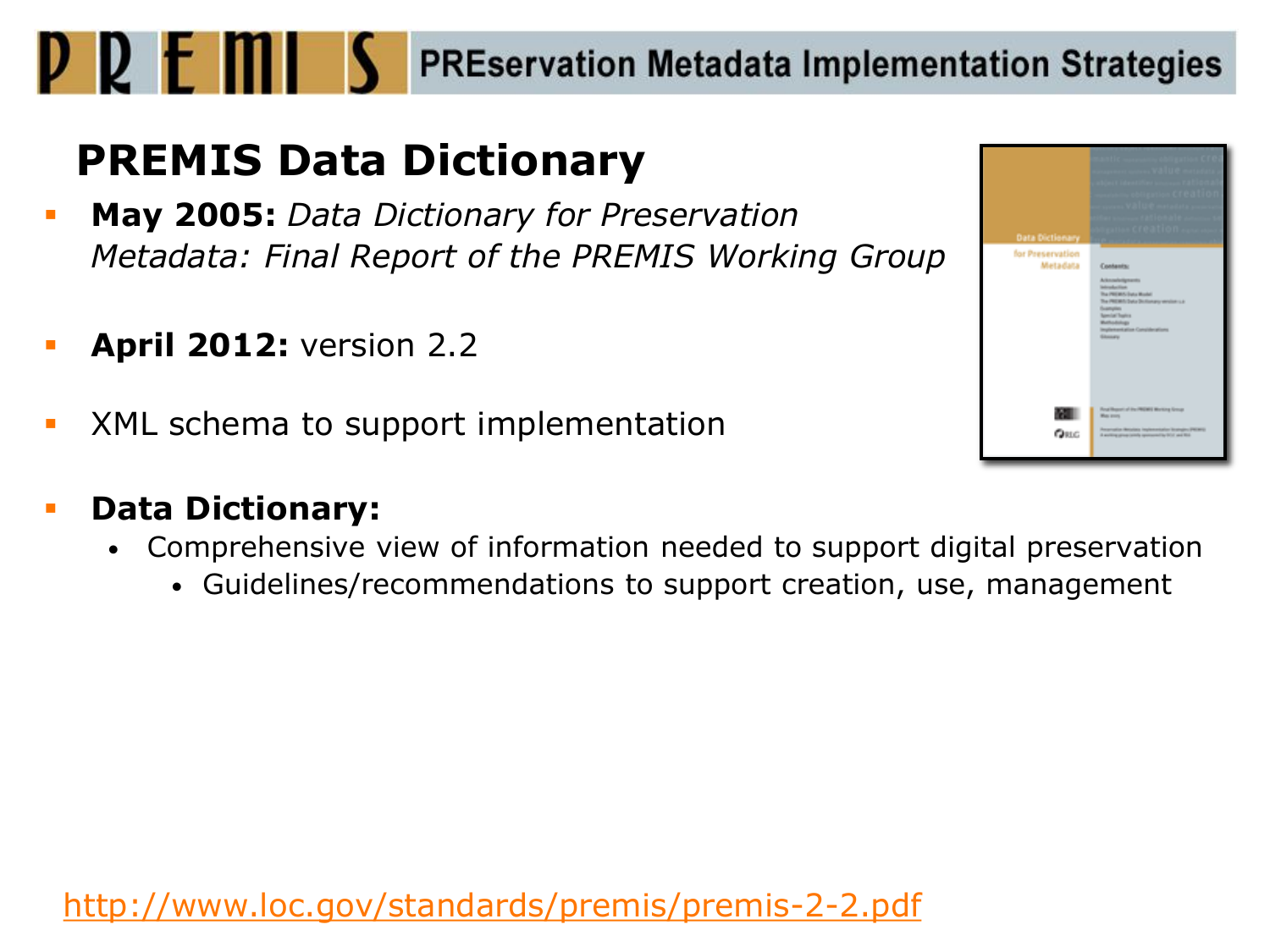## **Scope**

- What PREMIS DD **is**:
	- Common data model for organizing/thinking about preservation metadata
	- Guidance for local implementations
	- Standard for exchanging information packages between repositories
	- Compatible with the OAIS reference and information model

### What PREMIS DD **is not**:

- Out-of-the-box solution: need to instantiate as metadata elements in repository system
- All needed metadata: excludes business rules, format-specific technical metadata, descriptive metadata for access, non-core preservation metadata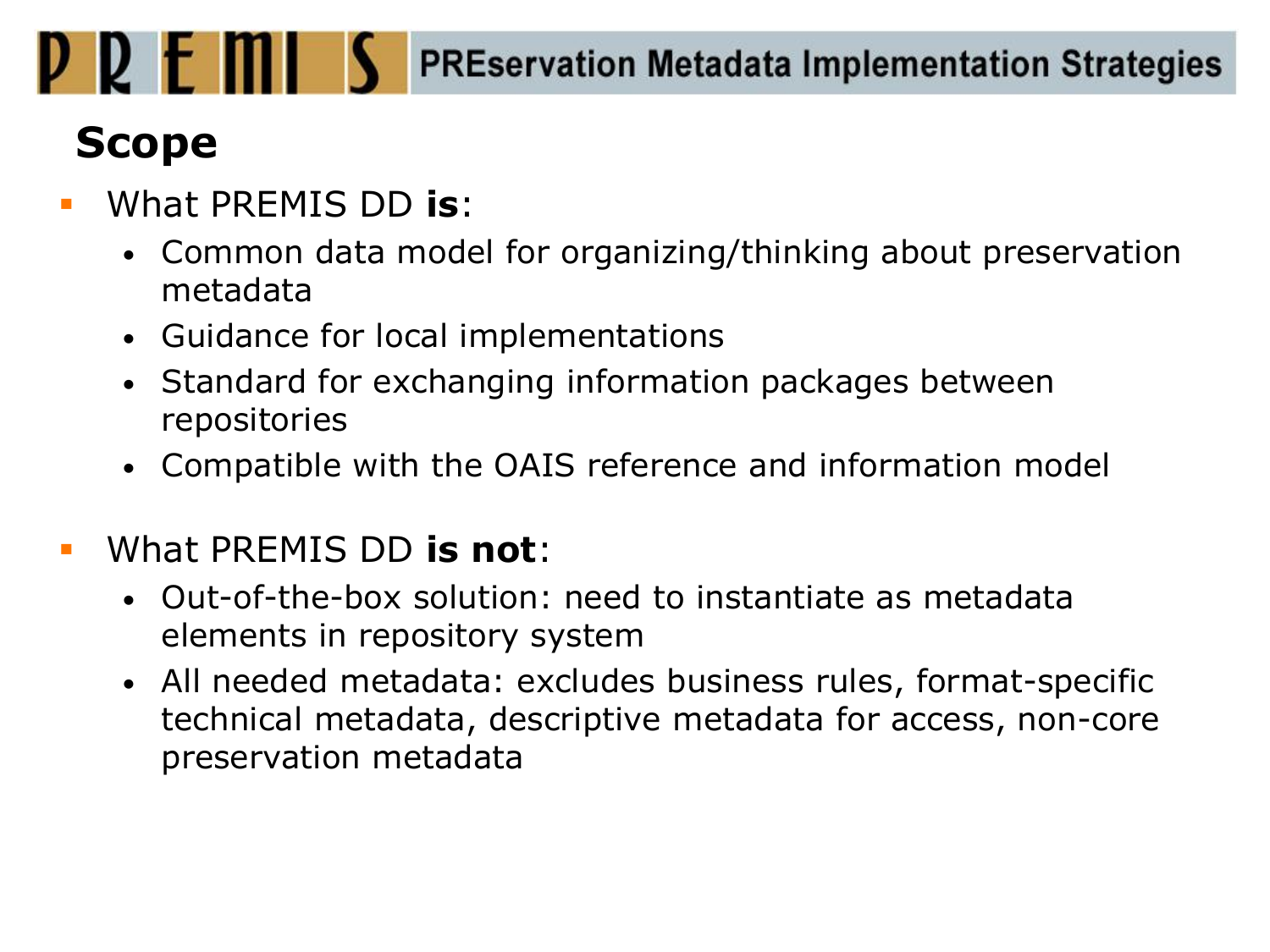

### **PREMIS Data Model**

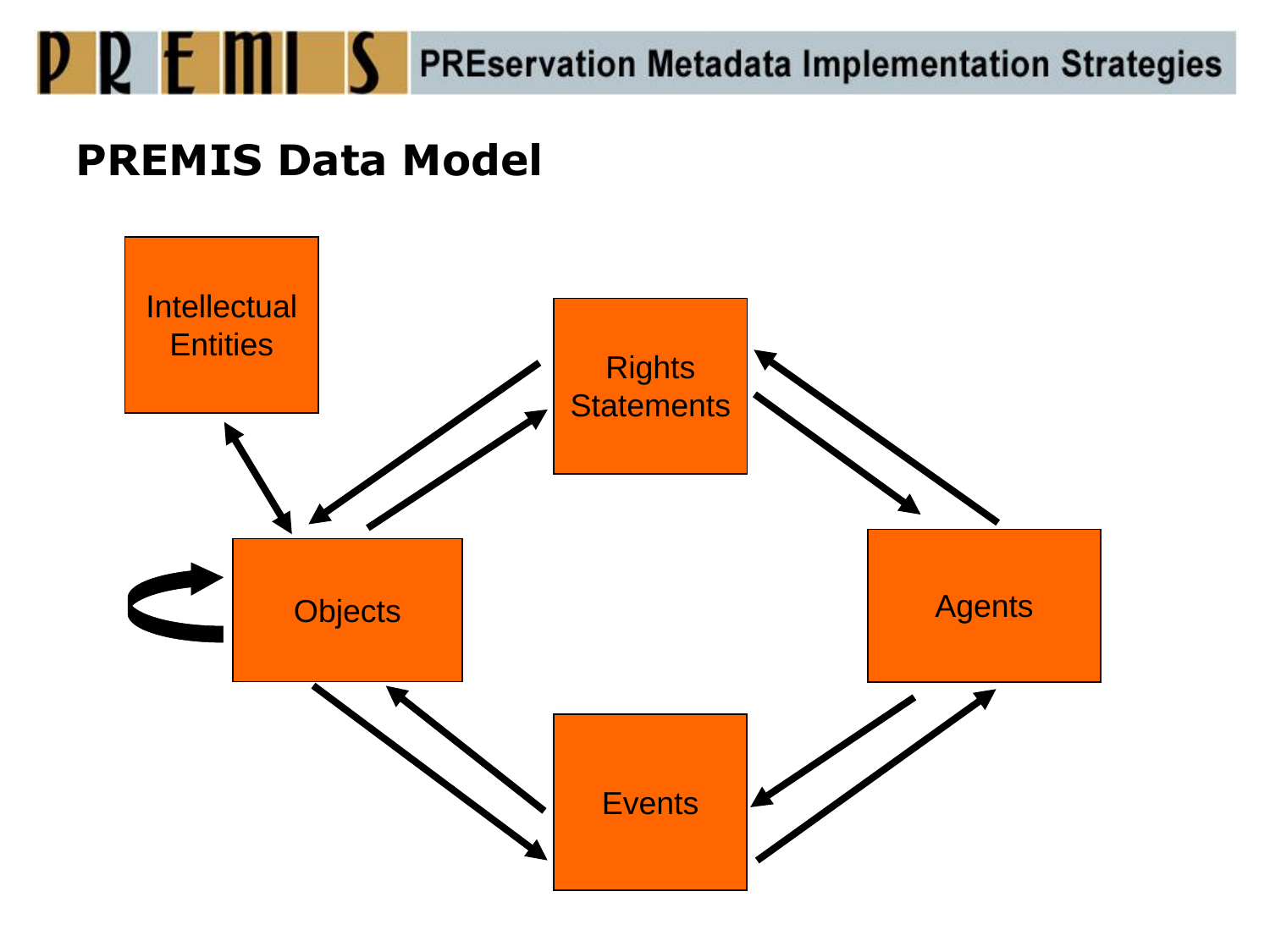# **Objects entity**

- **•** Object identifier
- Preservation level
- Significant characteristics
- **Object characteristics** 
	- fixity

PREM

- format
- size
- creating application
- inhibitors
- object characteristics extension
- Original name
- Storage
- **Environment** 
	- software
	- Hardware
- Digital signatures
- **Relationships**
- Linking event identifier
- **Linking rights statement** identifier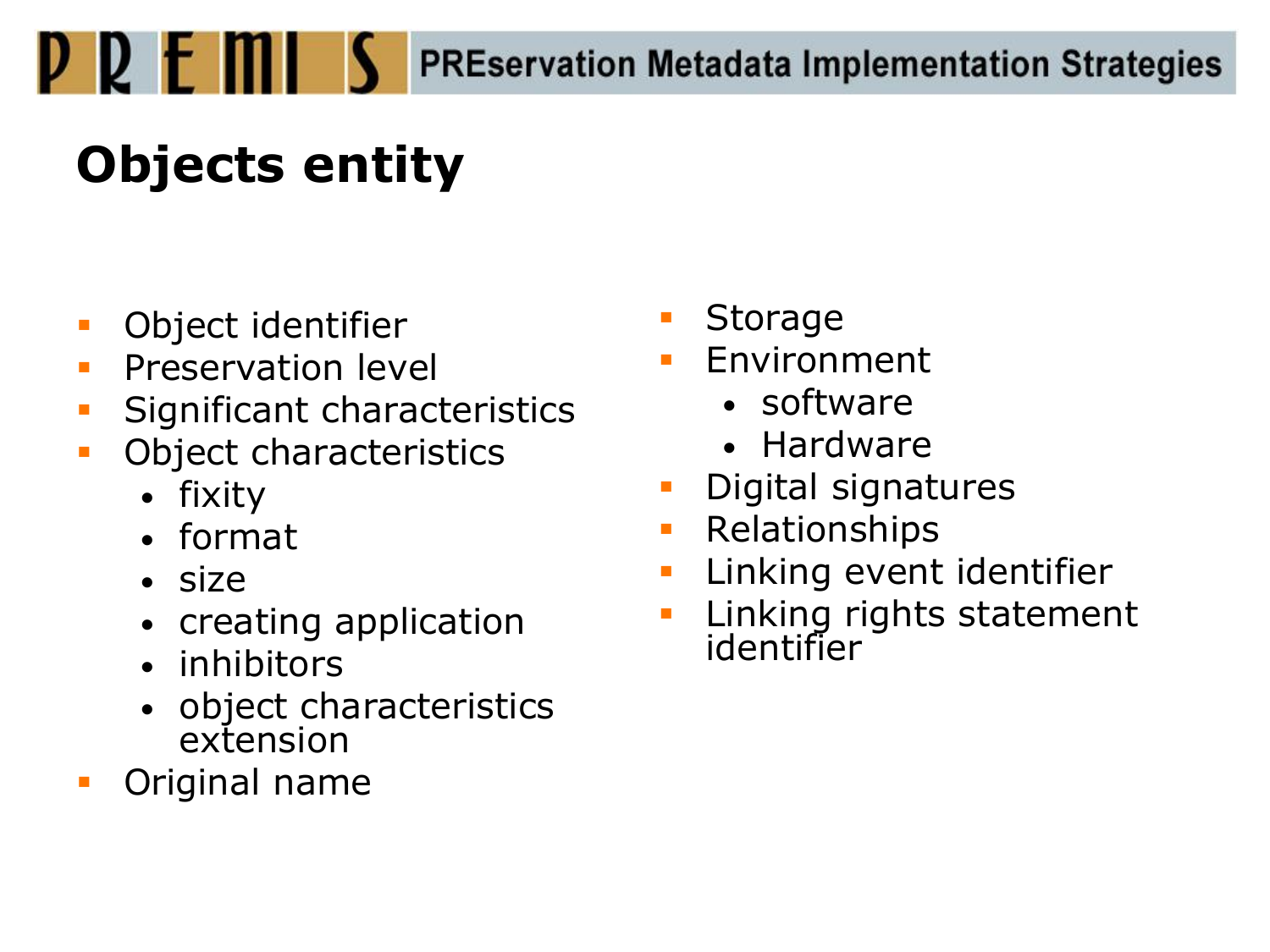# **Events entity**

- **Event identifier**
- **Exent type (e.g. capture, creation, validation,** migration, fixity check, ingestion)
- **Event dateTime**
- **Event detail**
- **Event outcome**
- **Event outcome detail**
- **Linking agent identifier**
- **Linking object identifier**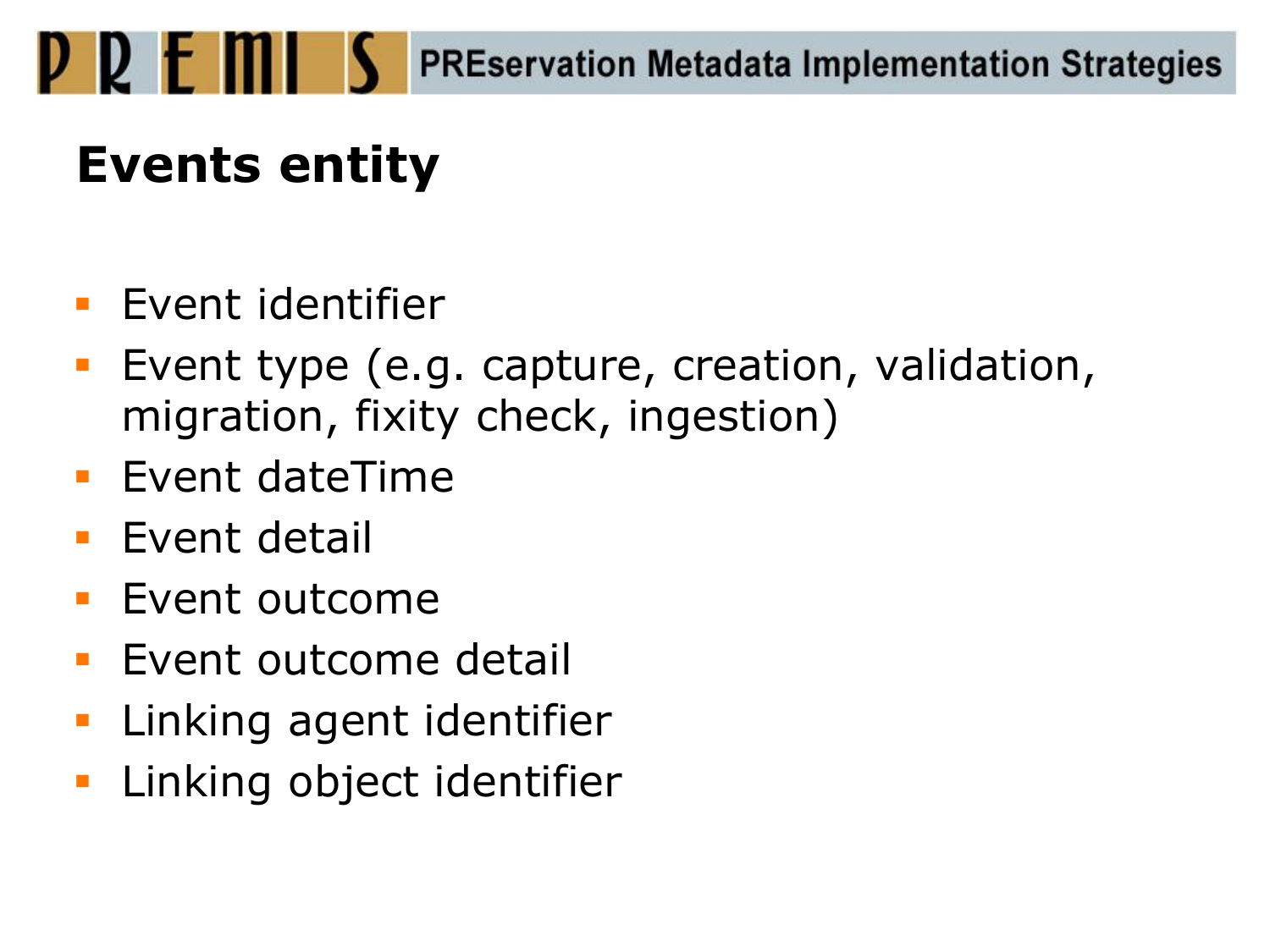# **Agents entity**

- **Agent Identifier**
- Agent Name
- Agent Type
- Agent Note
- **Agent Extension**
- **Linking Event Identifier**
- **Linking Rights Identifier**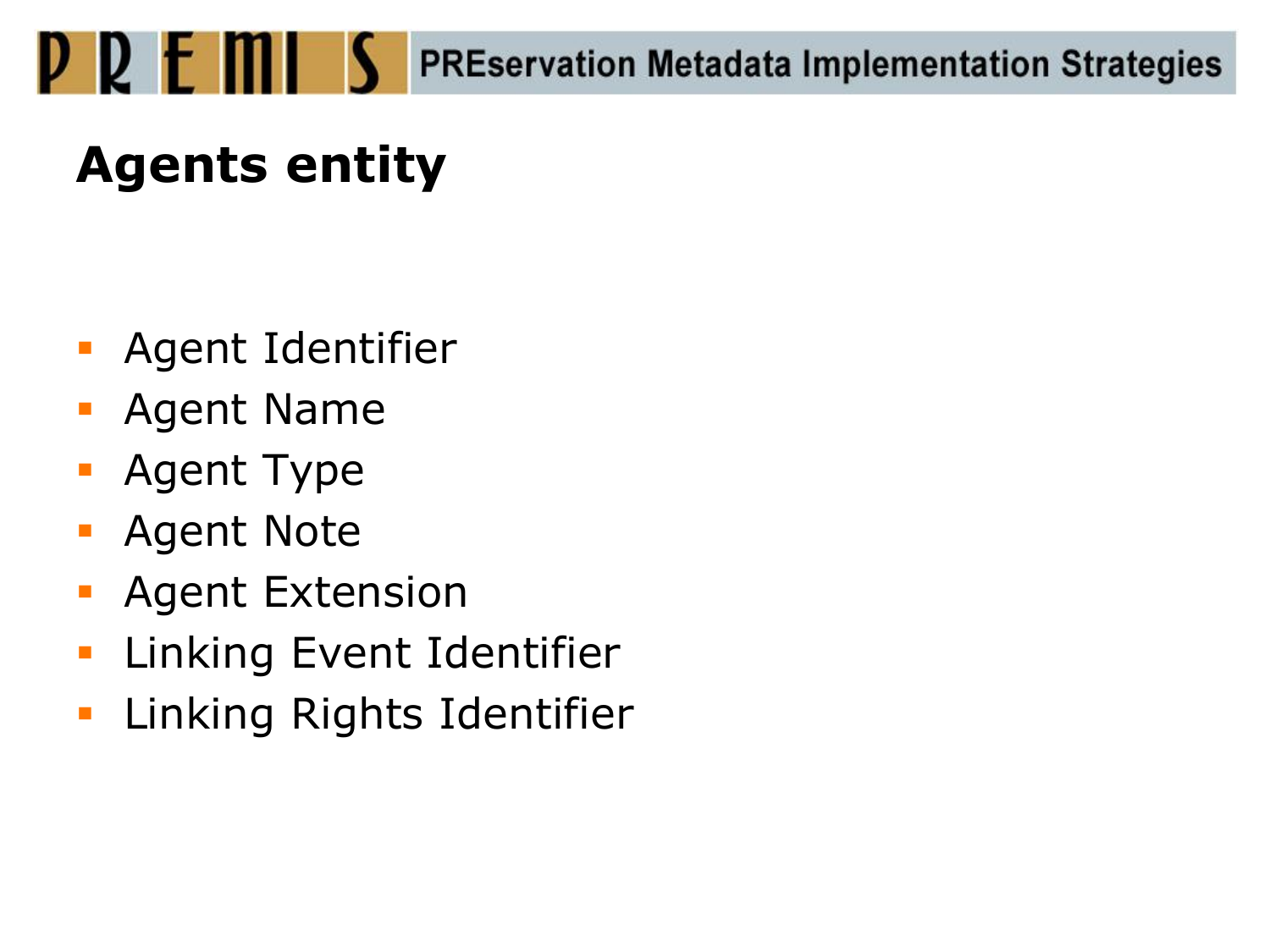# **Rights entity**

P 2 F MI

## • Rights Statement

- Rights Statement Identifier
- Rights Basis
- Copyright Information
- License Information
- Statute Information
- Other Rights Information
- Rights Granted
	- $\bullet$  act
	- restriction
	- termOfGrant
	- rightsGranted
- Linking Object Identifier
- Linking Agent Identifier
- rightsExtension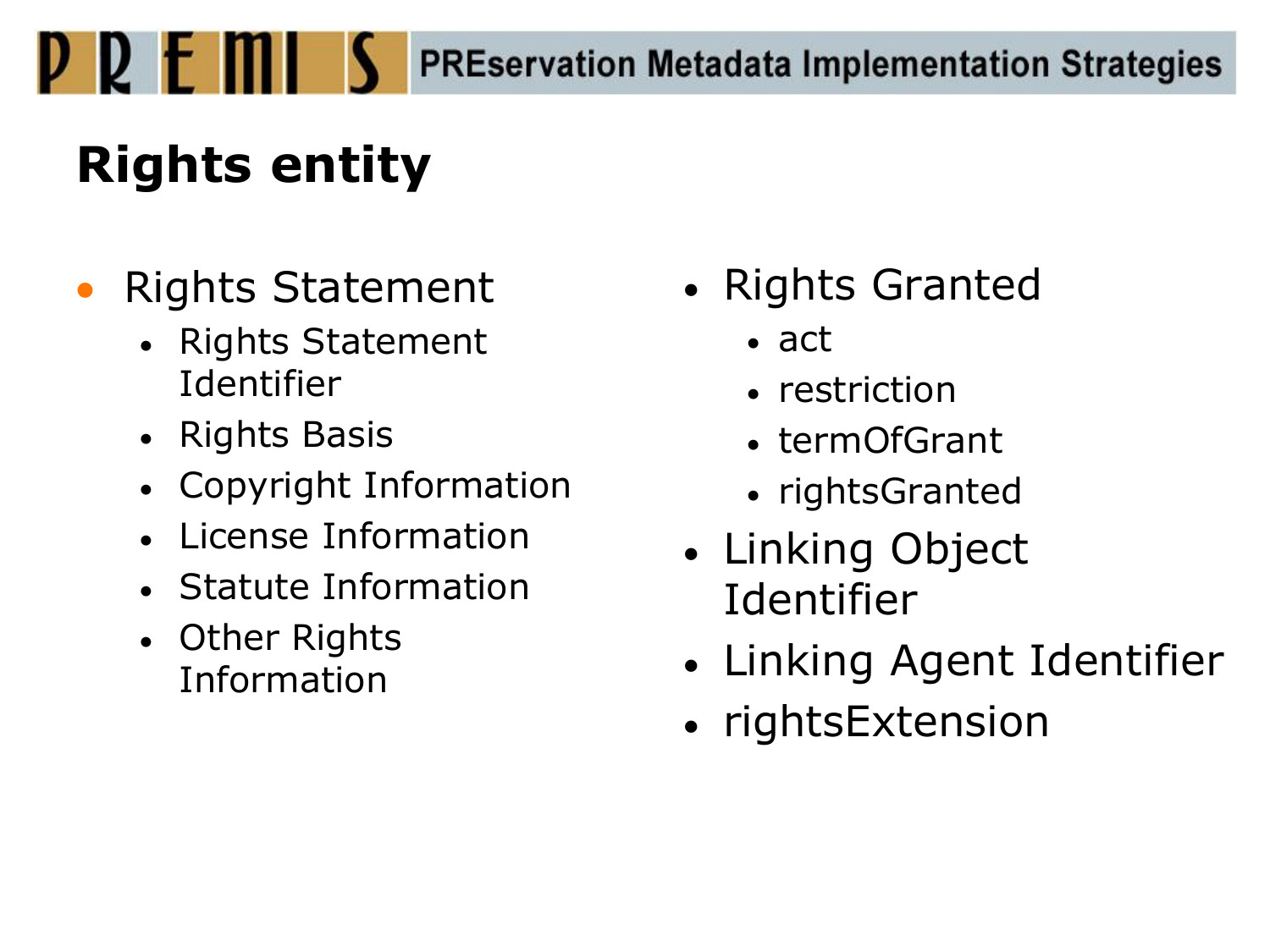## **Why do we need a conformance statement?**

- **Technical neutrality of PREMIS**
- **Contexts in which conformance is important** 
	- Inter-repository exchange
	- Repository certification
	- Shared registries
	- Automation/reusable tools
	- Vendor support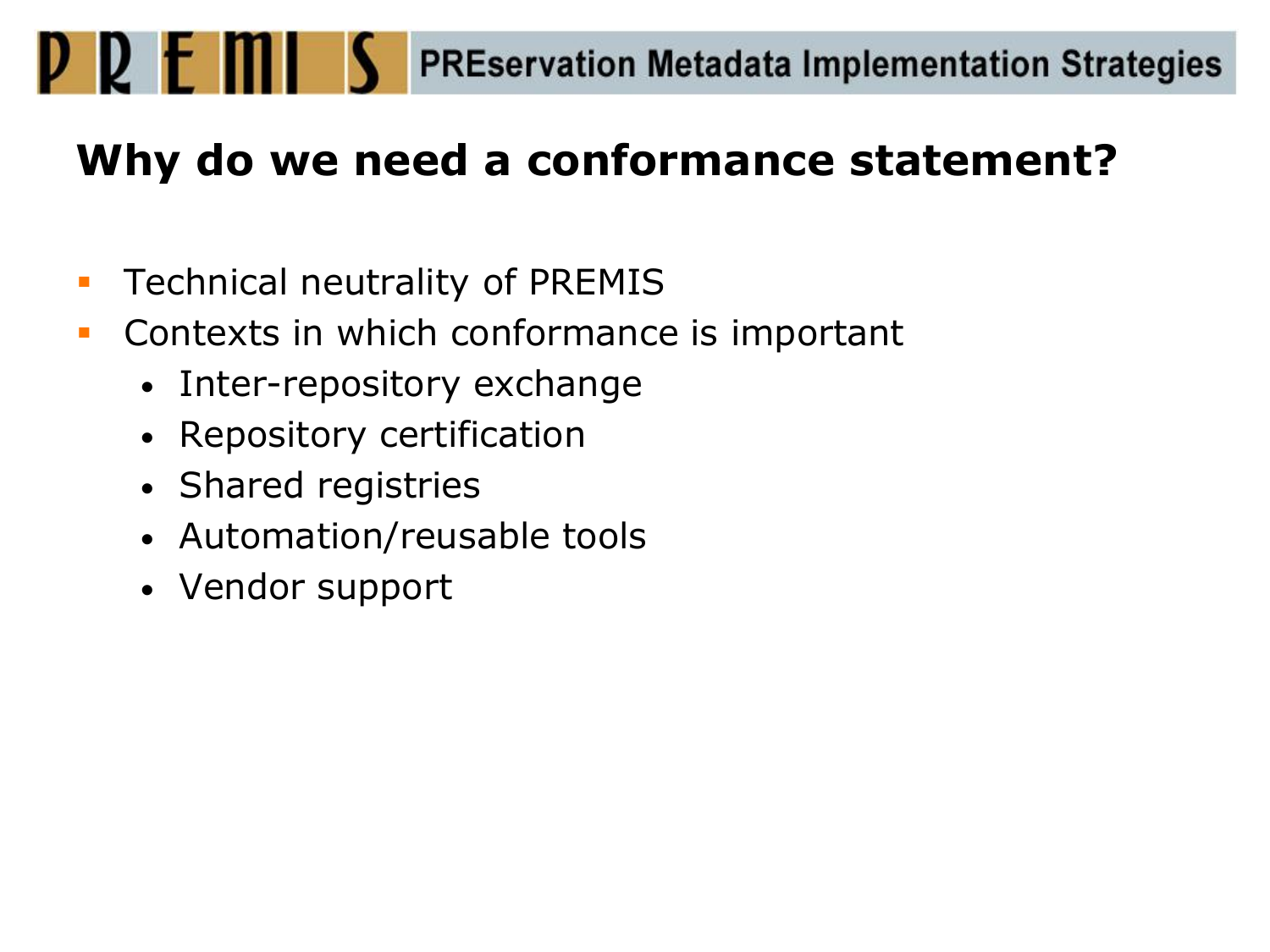## PREMIS Conformance

- Conformant Implementation of the PREMIS Data Dictionary [http://www.loc.gov/standards/premis/premis](http://www.loc.gov/standards/premis/premis-conformance-oct2010.pdf)[conformance-oct2010.pdf](http://www.loc.gov/standards/premis/premis-conformance-oct2010.pdf)
- **What does "being conformant to PREMIS" mean?**
- Conformant at which level?
	- semantic unit: conformant implementation of the information defined in a particular semantic unit
	- data dictionary: conformant implementation of all semantic units
- Conformant from what perspective?
	- internal: conformant implementation at semantic units and data dictionary levels
	- **external** (exchanging PREMIS descriptions): import and export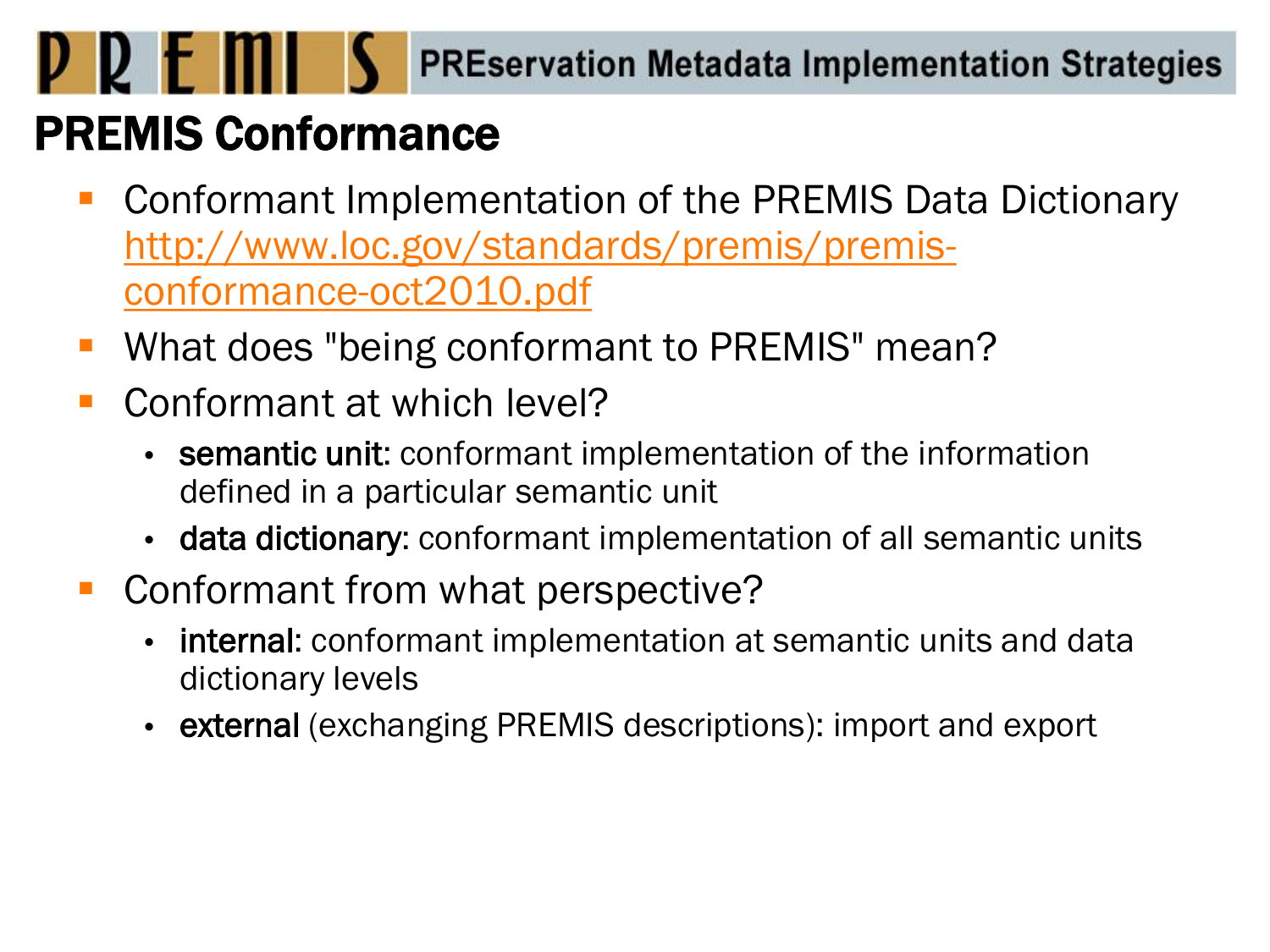# **PREMIS conformance degrees of freedom**

- **What am I free to do now?** 
	- **naming**: using names that are different from the data dictionary
	- **granularity**:

P 2 E MI

- a single metadata element can aggregate semantic units
- information from a semantic unit can be split in multiple metadata elements
- **level of detail**: adding more detailed information than the data dictionary
- **explicit recording of mandatory semantic units**: need not be recorded BUT this information must be recoverable
- **use of controlled vocabularies**: it is recommended to use controlled vocabularies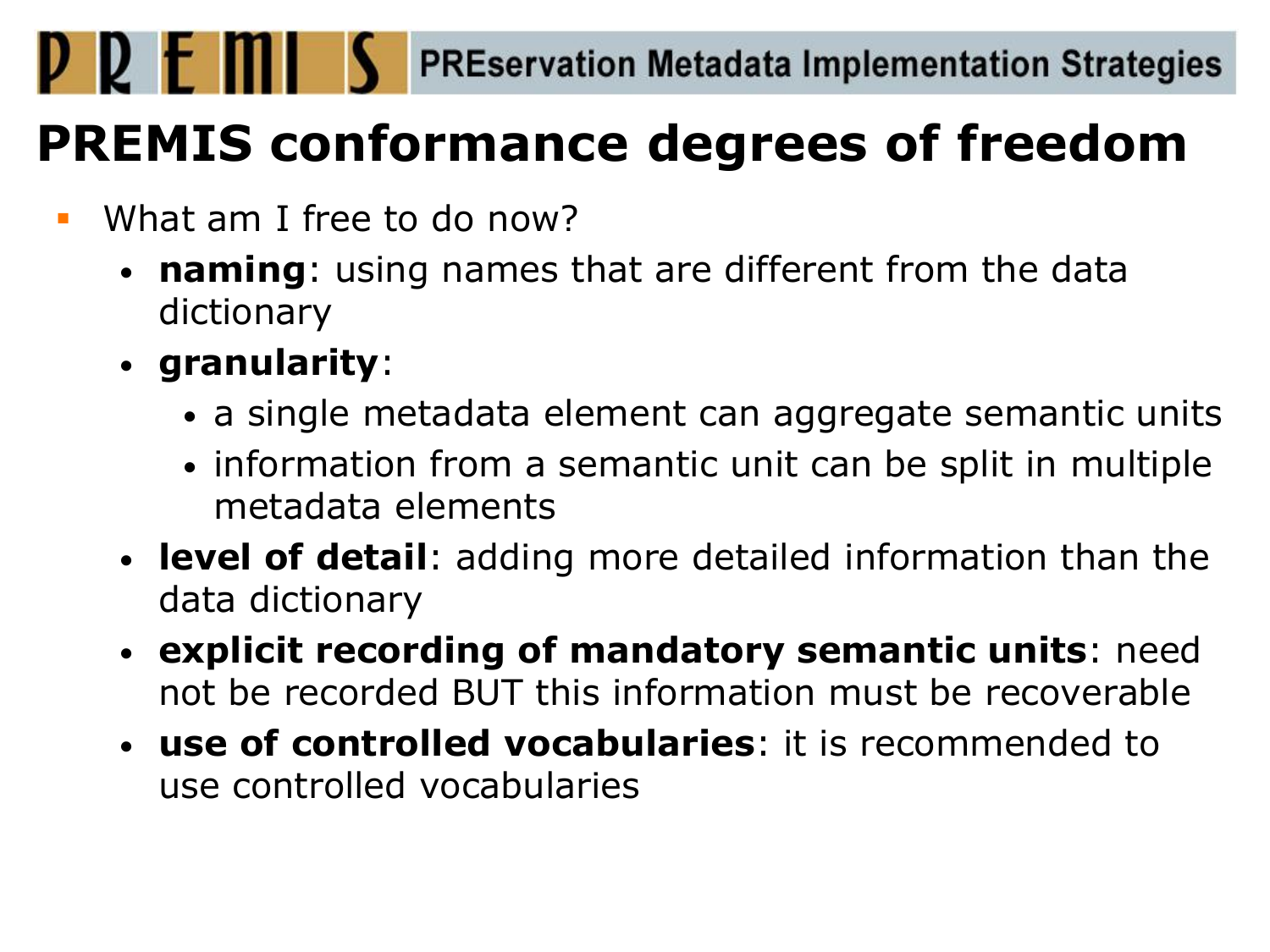## **New PREMIS Conformance Working Group**

- **Reconsider conformance and possibility of** tightening it
- Consider the benefits of conformance and advantages of more stringent levels
- **Link metadata with functionality and examine** different priorities
- **Develop a list of core preservation activities**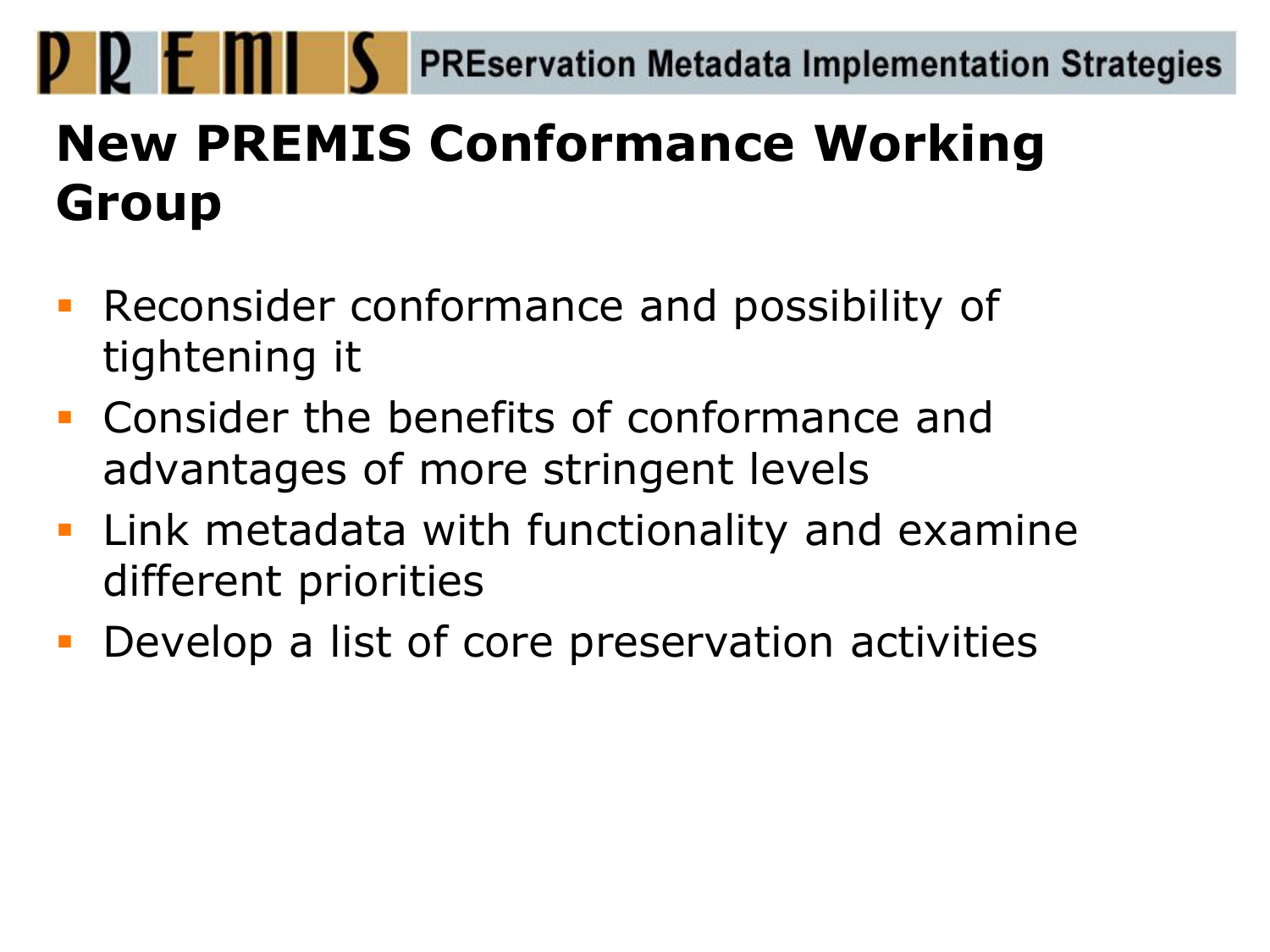# **Draft new conformance statement**

- **Three levels of conformance:** 
	- 1. mapping
	- 2. export
	- 3. direct implementation
- Refinement within each level:
	- A. Object entity only
	- B. Object plus Events and Agents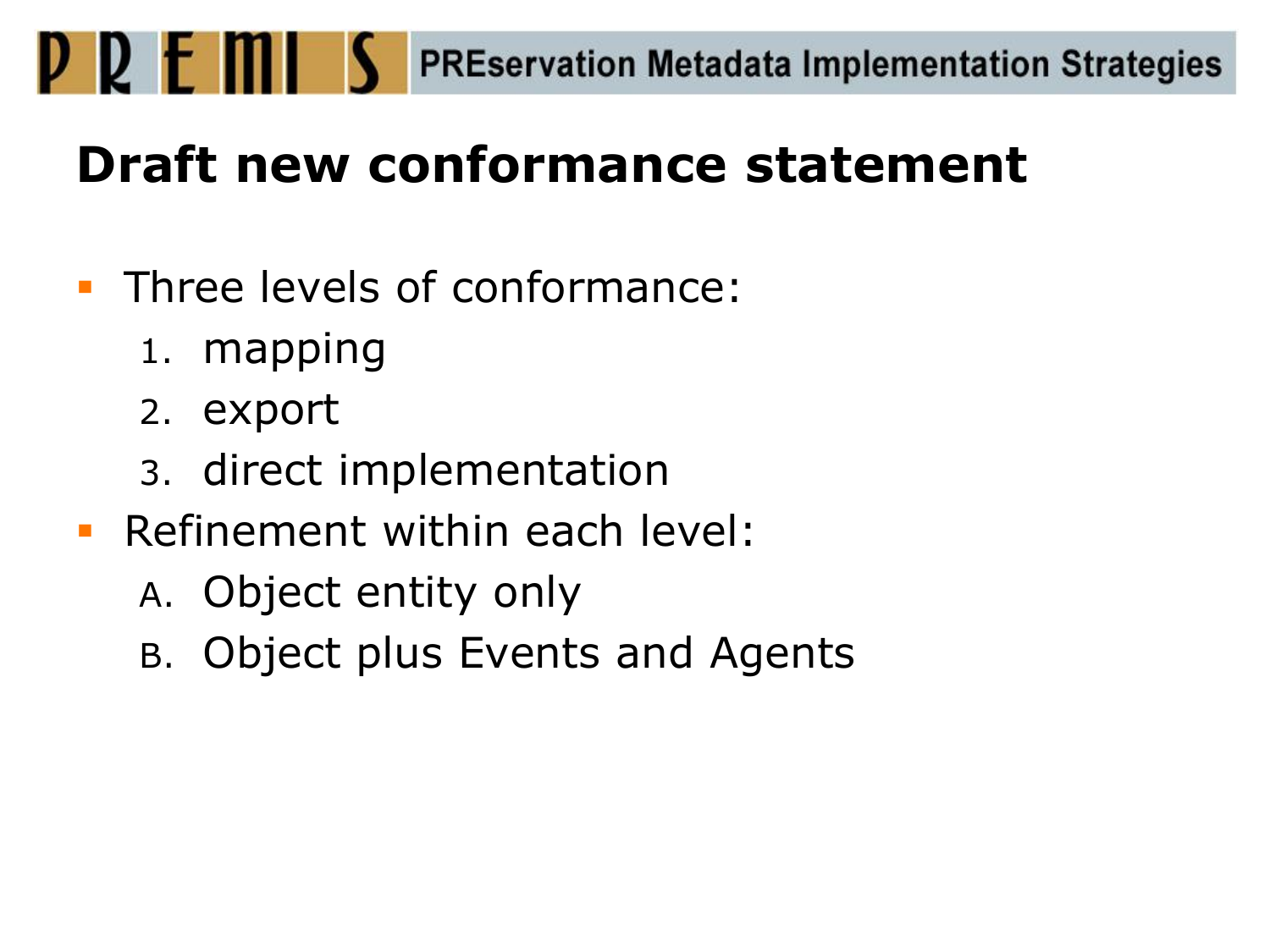# **Level 1: Conformance through mapping**

#### **Level 1A: Object entity only**

P R F M

• A repository uses one or more internal preservation metadata schemas, **elements of which can be mapped to PREMIS**. Such mapping must satisfy the principles of use at both the semantic unit and Data Dictionary levels. The repository is able to produce documentation demonstrating such mapping, at a minimum, for the **mandatory elements of the Object entity**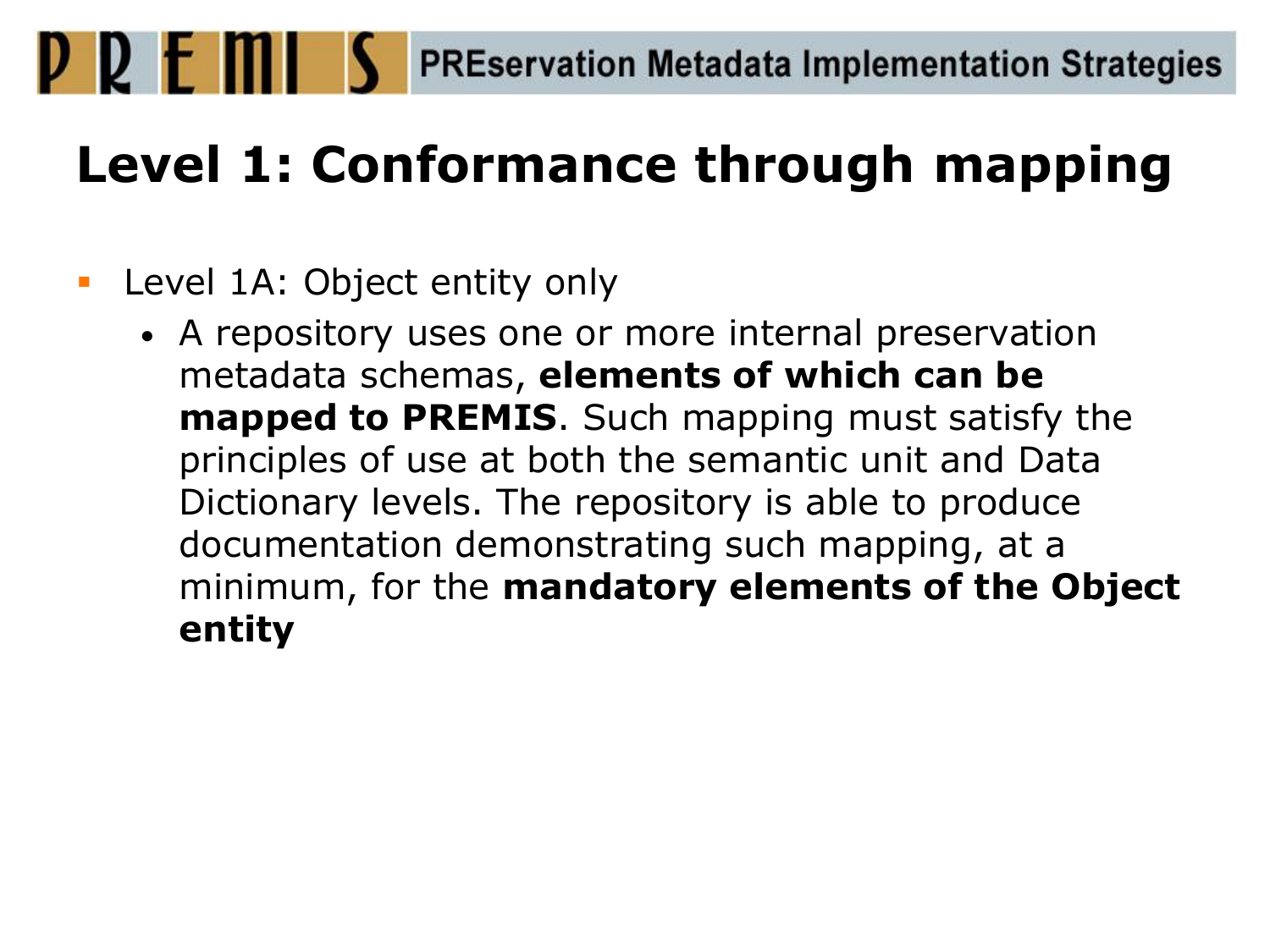# **Level 1: Conformance through mapping con't**

- **Level 1B: Object, Event and Agent entities** 
	- A repository uses one or more internal preservation metadata schemas, **elements of which can be mapped to PREMIS**. Such mapping must satisfy the principles of use at both the semantic unit and Data Dictionary levels. The repository is able to produce documentation demonstrating such mapping, at a minimum, for all **mandatory elements in the Object entity; one or more agents; and sufficient Event metadata to document actions the repository has taken to preserve the digital objects**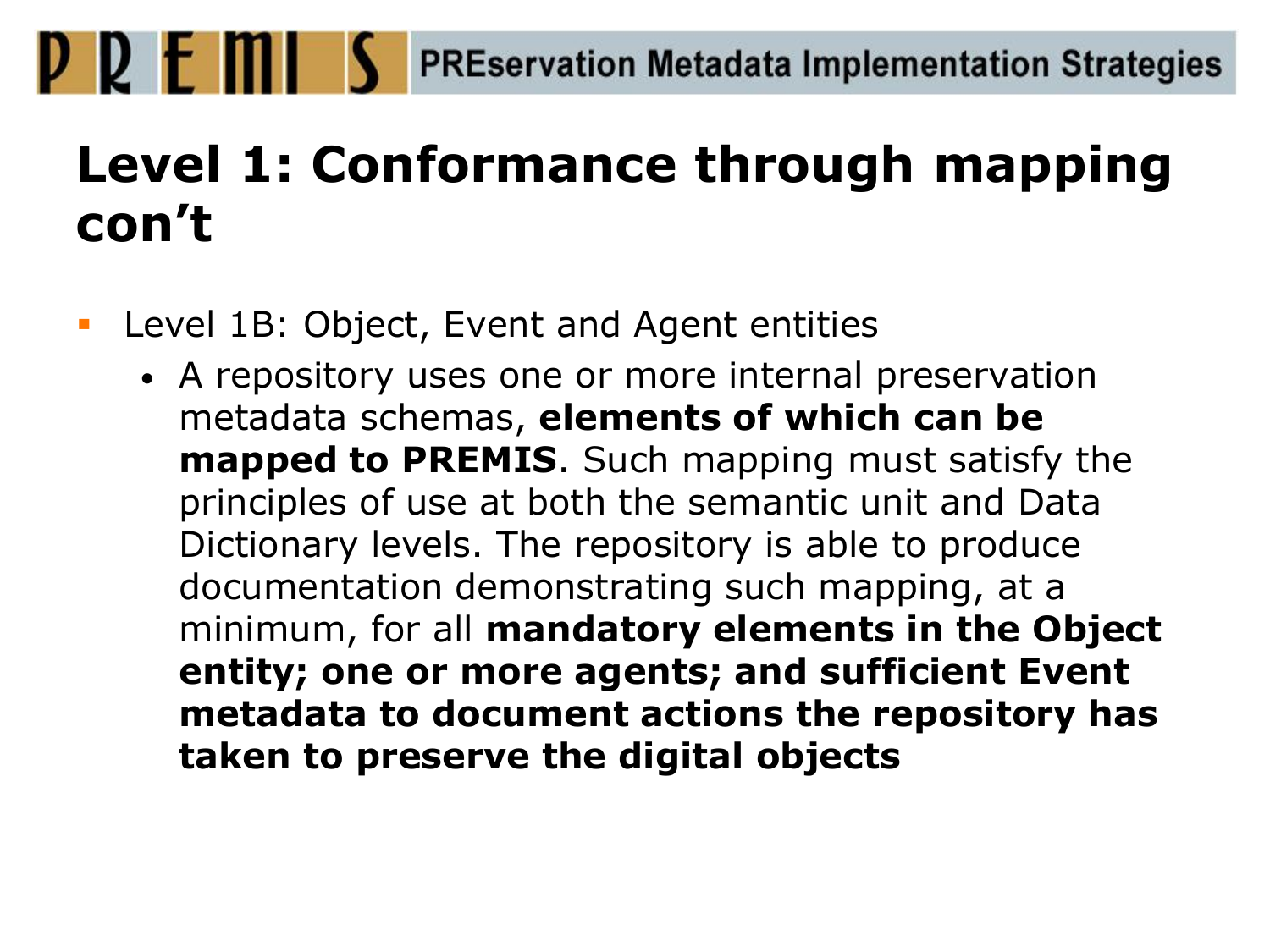# **Level 2: Conformance through export**

#### **Level 2A: Object entity only**

P R E MI

- A repository uses one or more internal preservation metadata schemas, **elements of which can be exported as PREMIS**. Such export must satisfy the principles of use at both the semantic unit and Data Dictionary levels. The repository has established processes and tools in place to perform the exports as a routine operation, and is able to demonstrate such capability, at a minimum, for the mandatory elements of the Object entity.
- **Level 2B: Object, Event and Agent entities** 
	- Same, except includes Object entity, Events and Agents.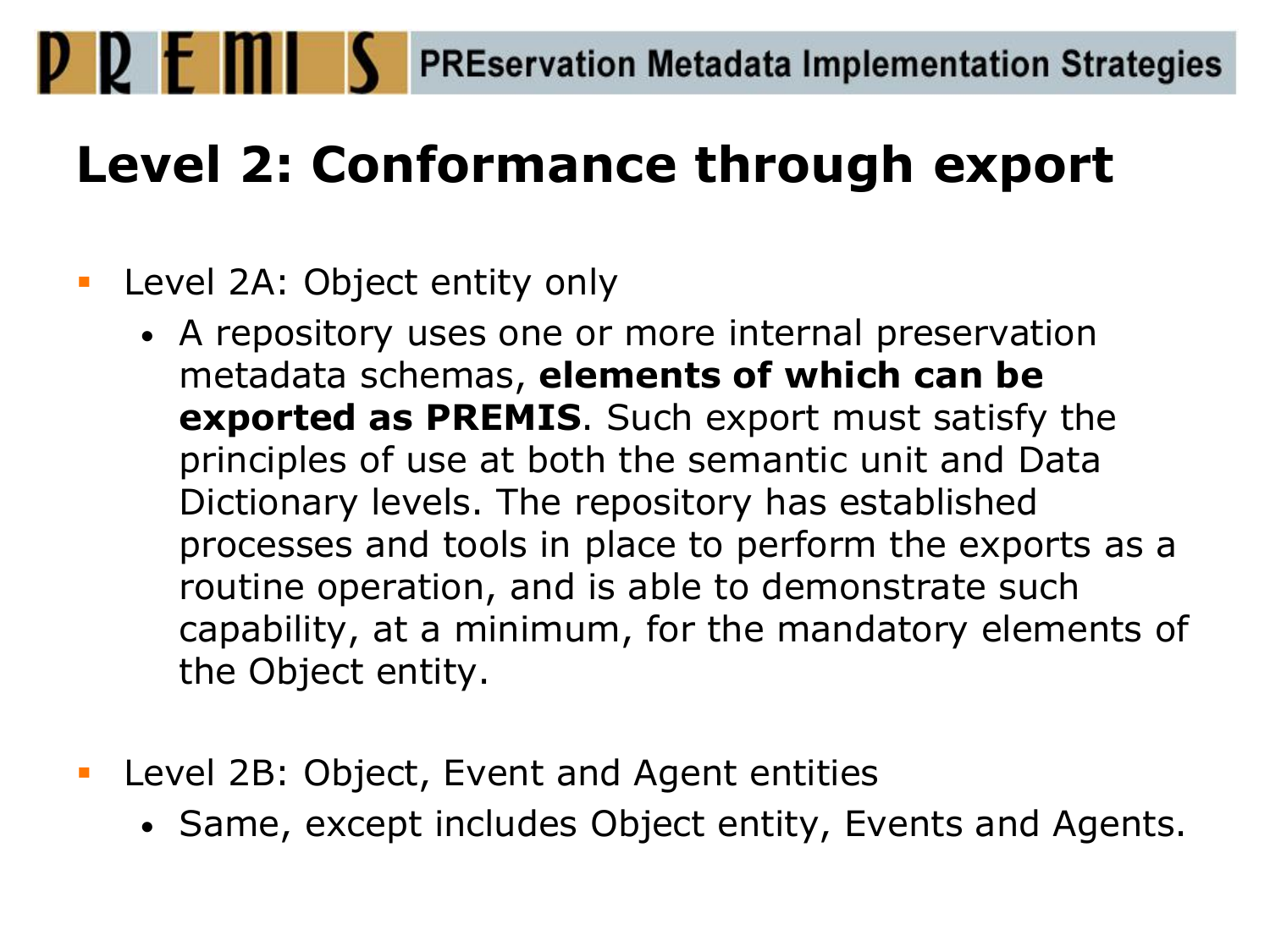## **Level 3: Conformance through internal implementation**

**Level 3A: Object entity only** 

PREMI

- A repository **implements the PREMIS Data Dictionary as an internal metadata schema** in a way that satisfies the principles of use at both the semantic unit and Data Dictionary levels and **in a form that does not require any further mapping, conversion or export**. The repository implements, at a minimum, the mandatory elements of the Object entity
- **Level 3B: Object, Event and Agent entities** 
	- Same, except includes Object entity, Events and Agents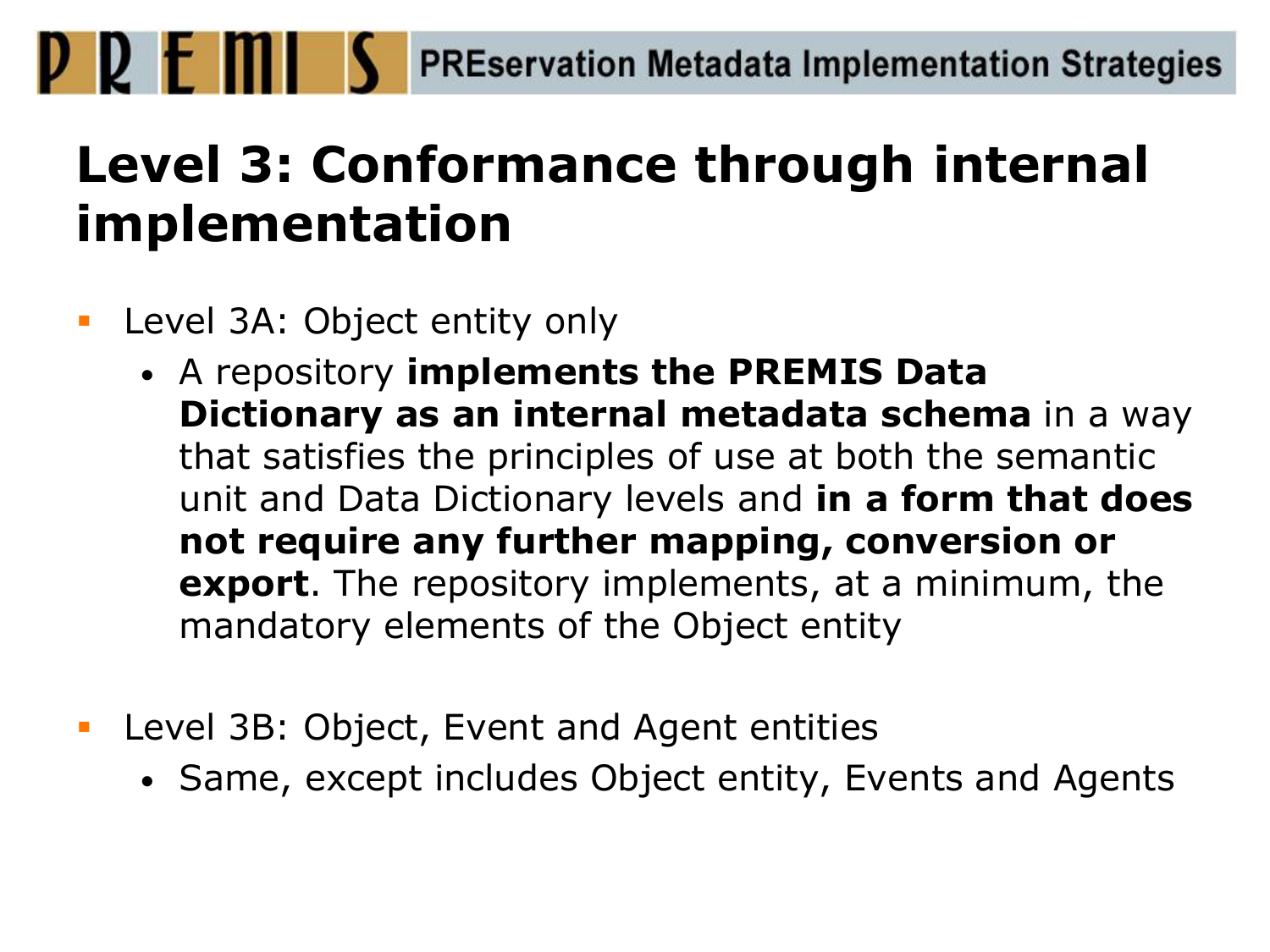## **Expanding on the conformance statement**

- "…and sufficient Event metadata to document actions the repository has taken to preserve the digital objects".
- **What does that mean? How can you tell?**

P D E MI

- A good start for Events is the Library of Congress PREMIS EventType controlled vocabulary at [http://id.loc.gov/vocabulary/preservation/eventType.ht](http://id.loc.gov/vocabulary/preservation/eventType.html) [ml](http://id.loc.gov/vocabulary/preservation/eventType.html)
- The PREMIS Conformance Working Group is looking both to expand that list and to identify key Events which would comprise a minimum "best practices" list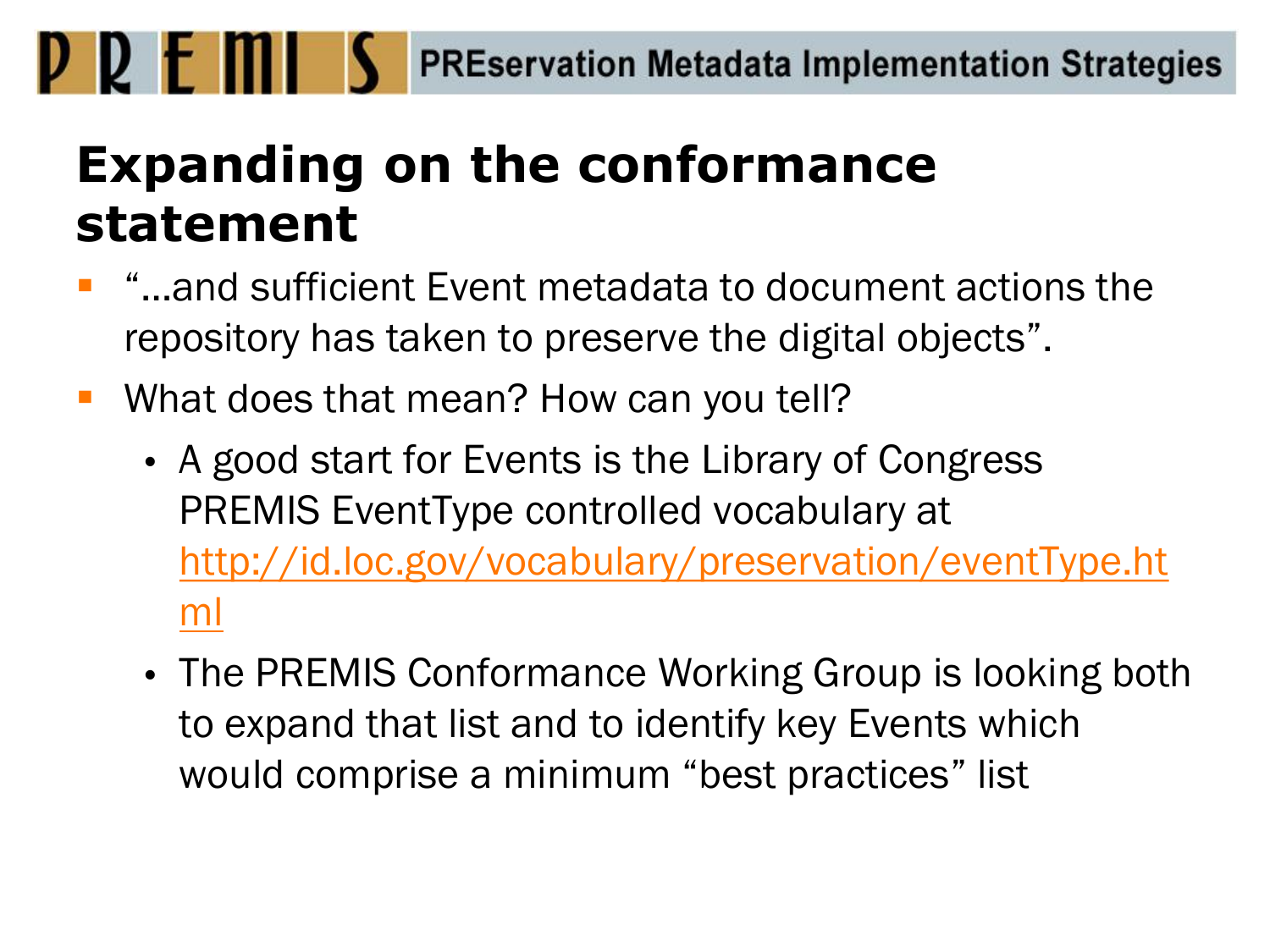## **Current LoC EventType terms**

Capture

P P F MI

- **Creation**
- Deaccession
- Decompression
- **Decryption**
- **Deletion**
- Digital signature validation
- **Fixity check**
- **Ingestion**
- Message digest calculation
- **Migration**
- **Normalization**
- **Replication**
- **Validation**
- **Virus check**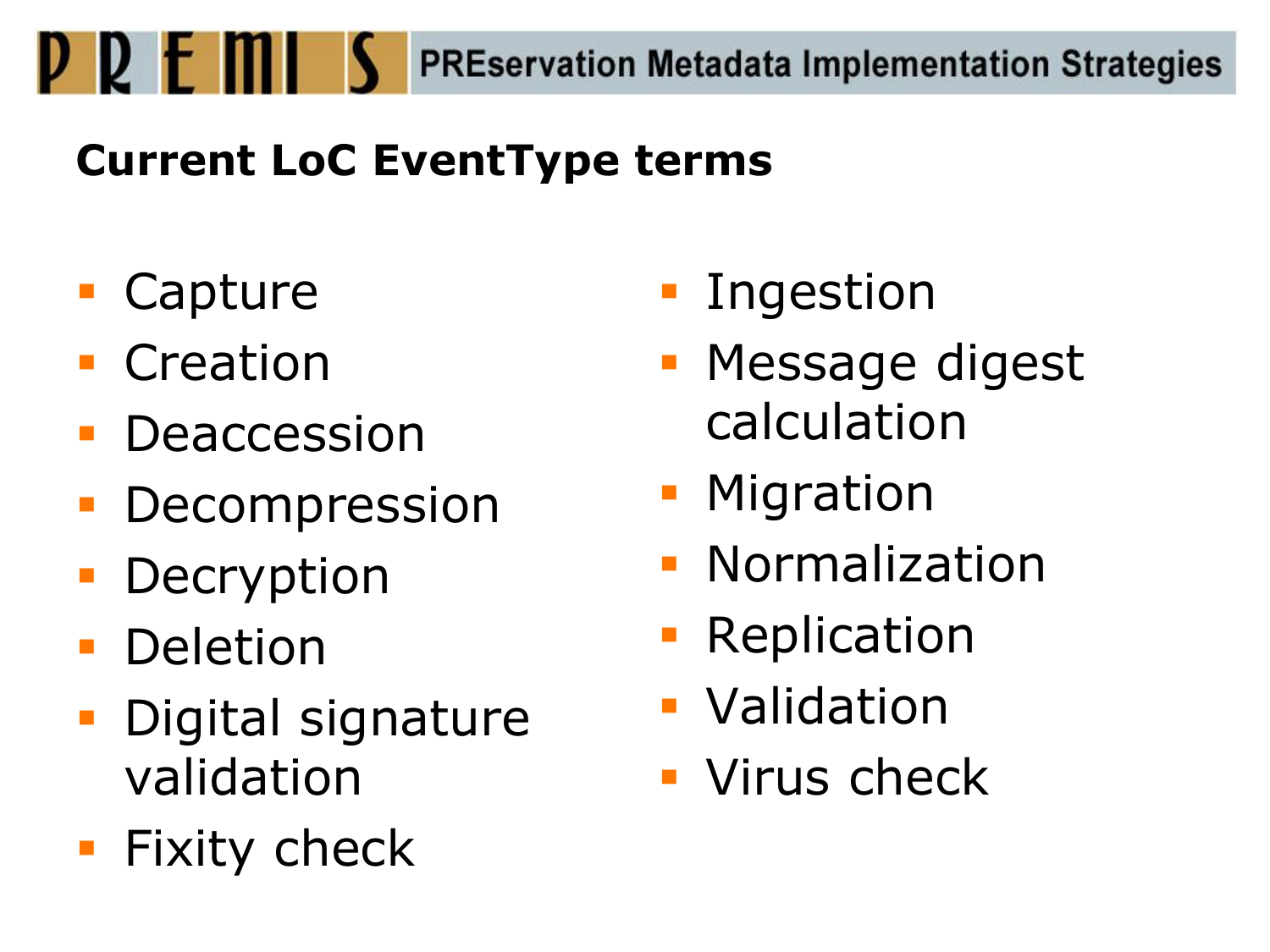### **Possible new terms**

 Bitstream modification

PREM

- **Dissemination**
- **Filename change**
- **File extension** change
- Format identification
- **Imaging**
- **Metadata** extraction
- **D** Others?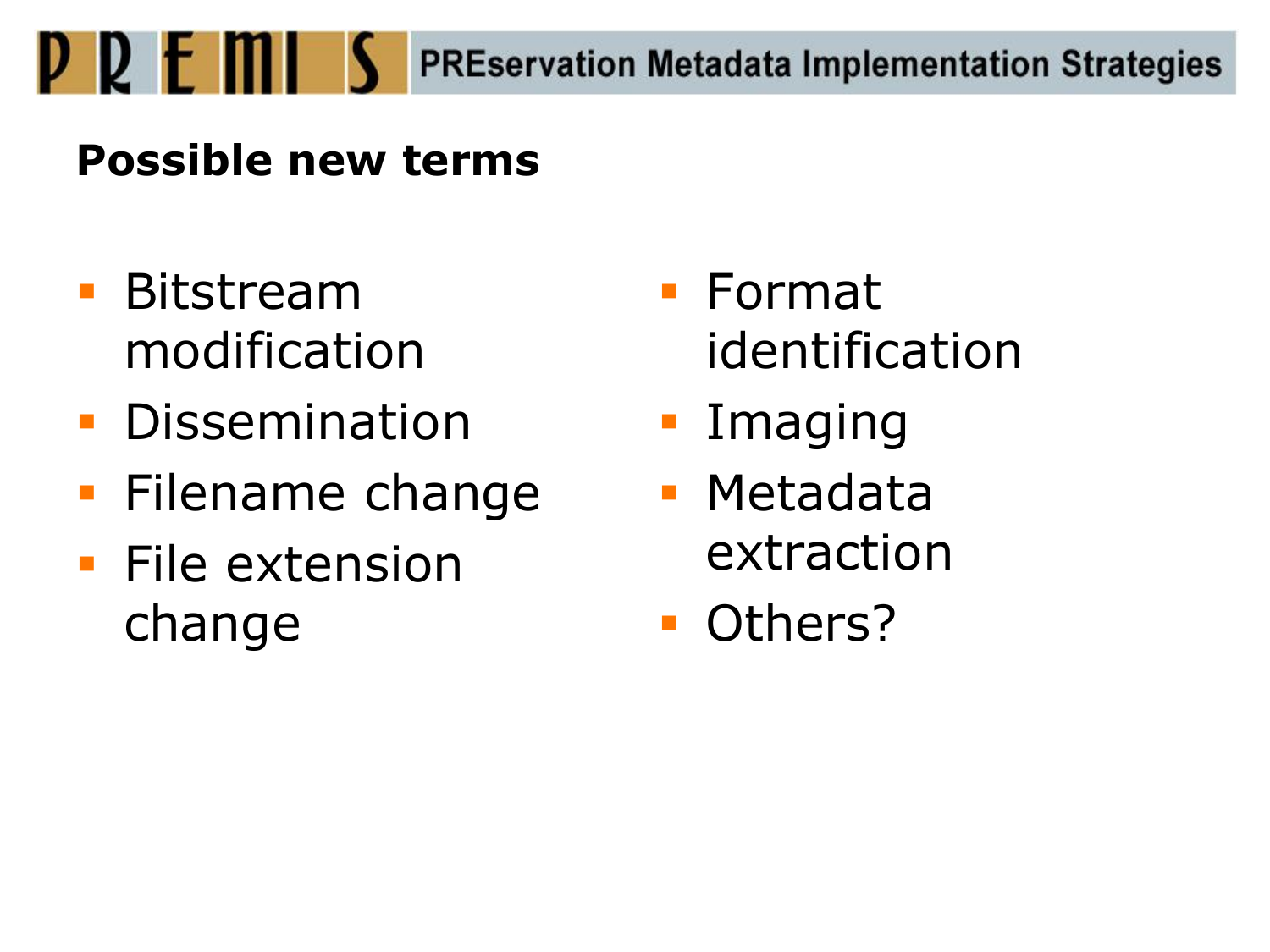## **Ongoing work of the Conformance Committee**

- **Finalize conformance statement**
- Re-draft conformance document
- Expand controlled vocabulary for Event types
- Work with the community to build a common body of knowledge about preservation best practices and how to support them through preservation metadata standardization